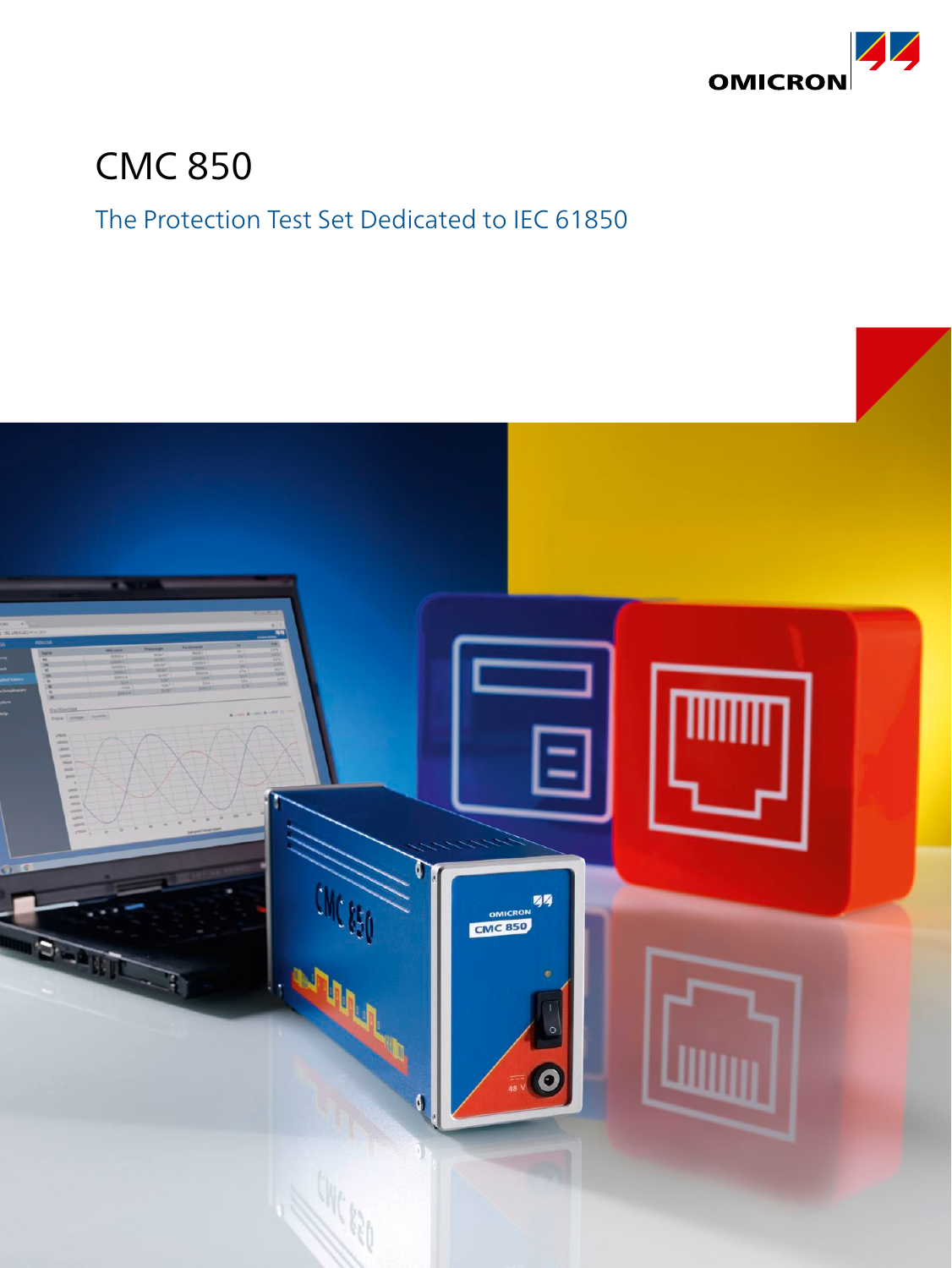## CMC 850 – Protection Testing with Sampled Values and GOOSE

The CMC 850 is the world's first protection test set dedicated to IEC 61850. It focuses on the real-time communication methods of GOOSE and Sampled Values to interface with the devices under test.

The unit is small and lightweight because its focus on IEC 61850 applications means there is no need for conventional binary I/O and amplifiers for the secondary signals. The CMC 850 can utilize the full Test Universe software and can be used in test scenarios with RelaySimTest.

#### Typical applications

- > IED Development
- > IED Evaluation
- > System Factory Acceptance Testing
- > Systems Commissioning
- > IED Demonstration
- > Training

#### GOOSE and Sampled Values

For the simulation and subscription of GOOSE up to 360 inputs and outputs are available. When controlled by the Test Universe software, the CMC 850 generates up to three Sampled Values streams. With RelaySimTest, it generates up to four Sampled Values streams.

#### Time synchronization

The CMC 850 uses the Precision Time Protocol (IEEE 1588) to obtain time and supports the profiles IEC 61850-9-3 and IEEE C37.238 for the electrical power industry.

#### Traffic segregation

Two Ethernet ports allow safe separation of data traffic from different network segments, for example, substation protocol data and test set control commands.

#### **Compatibility**

Test plans containing the GOOSE Configuration and the Sampled Values Configuration module created for other CMC models can be used by the CMC 850 as well.

#### Extension interface

USB port for device control

Low level outputs 1–6 Low level outputs 7–12

2 PoE (Power over Ethernet) ports for device control, CMGPS 588 or IEC 61850 GOOSE and Sampled Values

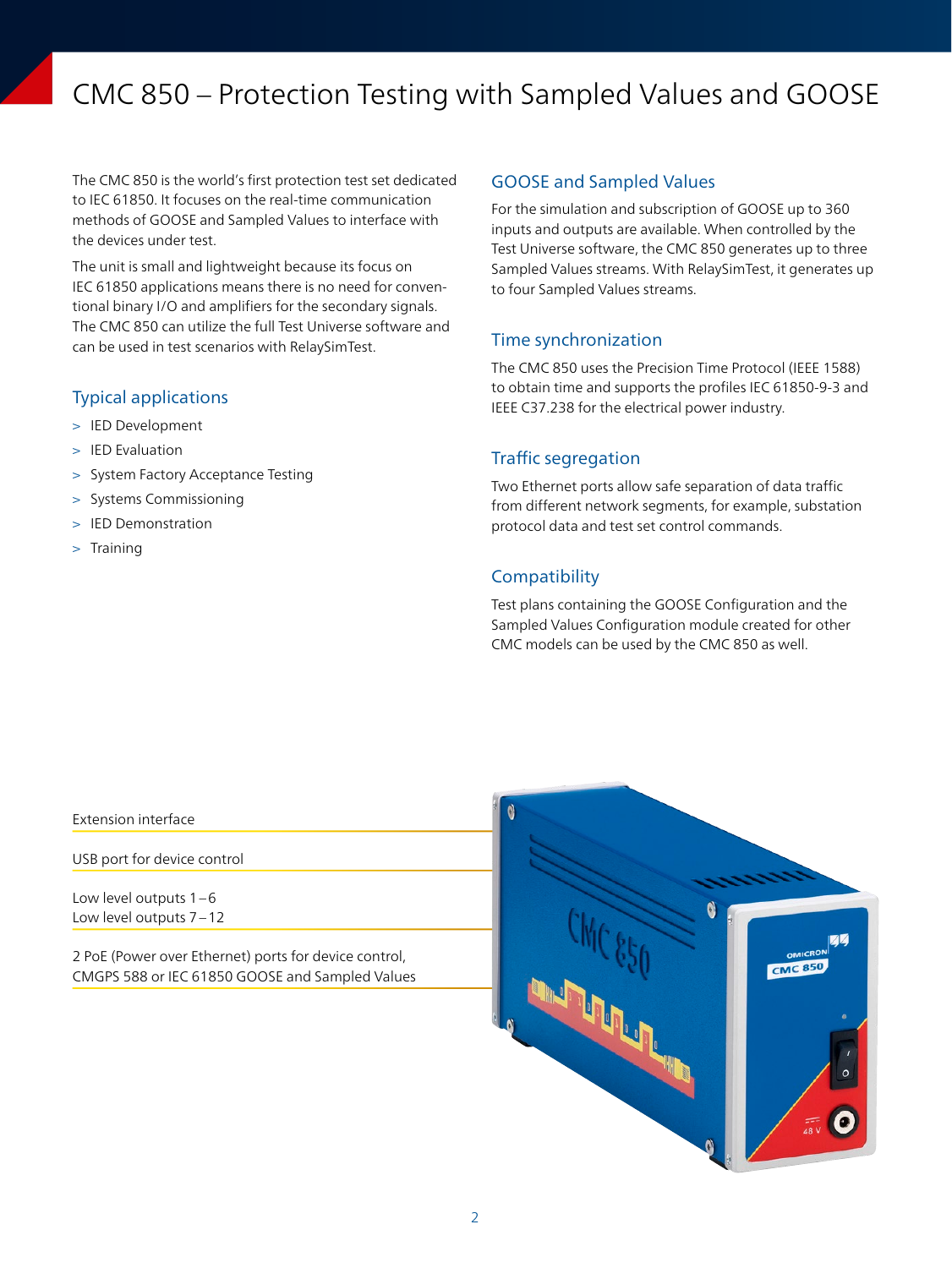

#### CMC 850 package

The CMC 850 is part of the CMC 850 package which contains the key software components from the Test Universe software, making it "ready to go" for testing with GOOSE and Sampled Values.

Software included with the CMC 850 package:

- > IEDScout
- > OMICRON Control Center
- > GOOSE Configuration module
- > Sampled Values Configuration module
- > QuickCMC
- > State Sequencer

### CMC 850 package ordering information

| <b>Description</b>                                                                                                                                           | Ordering No. |
|--------------------------------------------------------------------------------------------------------------------------------------------------------------|--------------|
| Hardware: CMC 850 test set<br>Software: IEDScout, GOOSE Configuration, Sampled<br>Values Configuration, QuickCMC, State Sequencer,<br>OMICRON Control Center | P0005930     |

#### **Your benefits**

- > Small and lightweight 1.7 kg (3.7 lbs), 85x145x325 mm (3.3x5.7x12.8 in)
- > Ready to go software: OMICRON Control Center, IEC 61850 configuration modules, IEDScout, etc.
- > Full Test Universe and RelaySimTest software compatibility
- > Re-use of test plans with GOOSE and Sampled Values
- > Time synchronization via PTP (IEEE 1588)
- > 12 low level analog outputs

www.omicronenergy.com/CMC850

For detailed technical data see product catalog or visit our website.